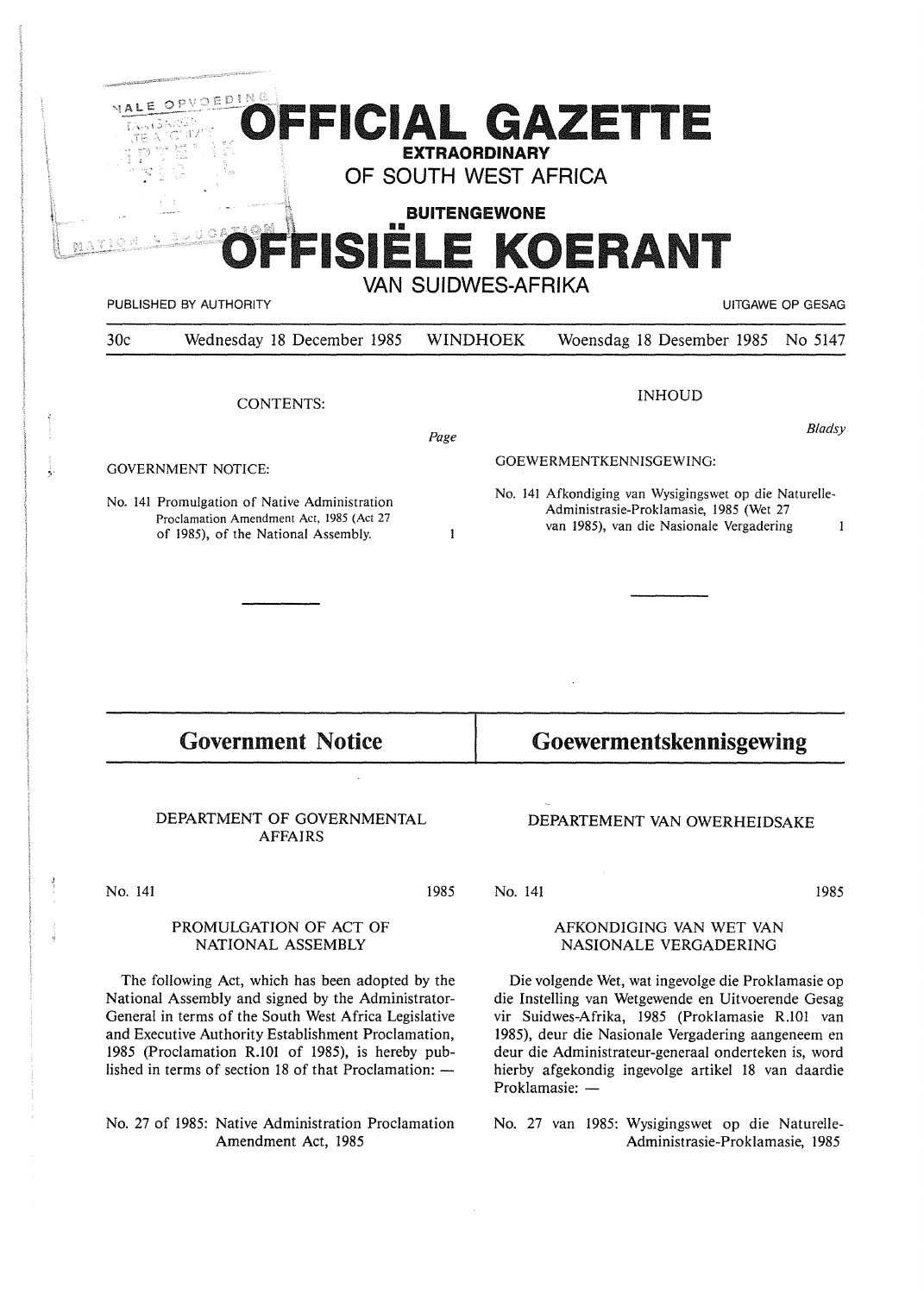**Act No. 27, 1985** 

### **NATIVE ADMINISTRATION PROCLAMATION AMENDMENT ACT, 1985**

## **EXPLANATORY NOTE:**

- Words underlined with solid line indicate insertions proposed.
- [ ] Words in bold typing in square brackets indicate omissions proposed.

# ACT

**To amend the Native Administration Proclamation, 1928, so as to replace a certain obsolete designation; to abolish native commissioner courts; and to make provision for the transfer of the duties, powers and functions of native commissioners to magistrates or other officers or persons; and to provide for incidental matters.** 

> *(English text signed by the Administrator-General on 25 November 1985)*

BE IT ENACTED by the National Assembly, as follows:-

Amendment of section 3 of Proclamation 15 of 1928.

**1.** Section 3 of the Native Administration Proclamation, 1928 (hereinafter referred to as the Proclamation), is hereby amended - 5

(a) by the substitution for subsection (1) of the following subsection:

" (1) The orders and directions of the **[Administrator]** Cabinet or, in relation to a defined matter as defined in section 1 of the Representative 10 Authorities Proclamation, 1980 (Proclamation AG. 8 of 1980), the executive authority concerned issued under this Proclamation may be carried into execution by **[or under the supervision of the Chief Native Commissioner or by a magistrate, native com-** 15 **missioner or an assistant native commissioner or by]**  any **[other]** officer authorized thereto by the **[Administrator, the Chief Native Commissioner, a magistrate, a native commissioner or an assistant native commissioner, or such other officer, and in** 20 **respect of any such act any officer so employed shall be regarded as the deputy or representative of the Administrator]** Cabinet or, in relation to any such defined matter, the executive authority concerned."; and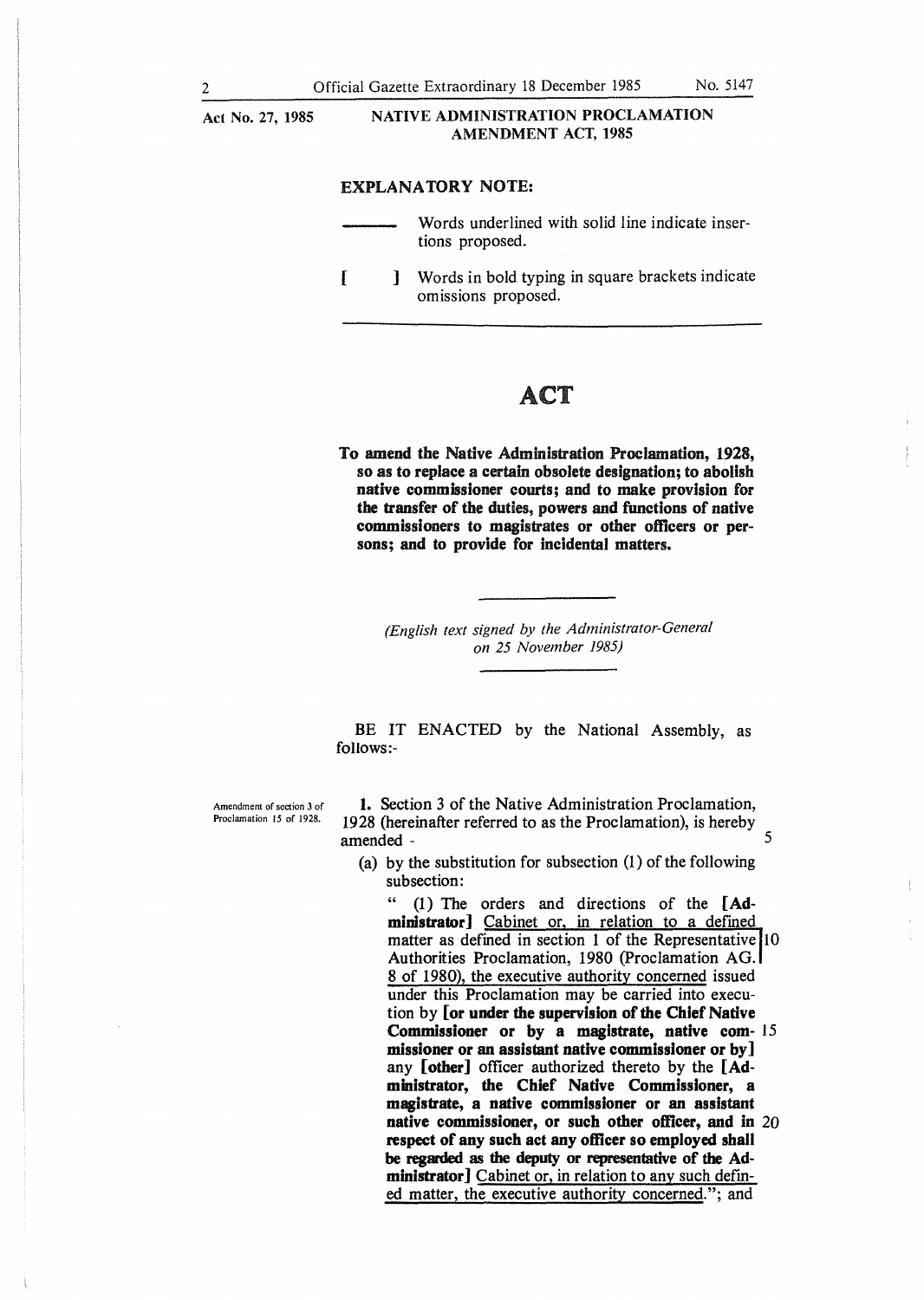## **WYSIGINGSWET OP DIE NATURELLE-ADMINISTRASIE-PROKLAMASIE, 1985**

## **VERDUIDELIKENDE NOTA:**

Woorde met 'n volstreep daaronder dui aan invoegings voorgestel.

[ ] Woorde in vet druk tussen vierkantige hake dui aan skrappings voorgestel.

# 'N I

Tot wysiging van die Naturelle-administrasie-Proklamasie, 1928, ten einde 'n sekere verouderde benaming te vervang; naturellekommissarishowe af te skaf; en voorsiening te maak vir die oordrag van die bevoegdhede, **pligte en werksaamhede van naturellekommissarisse aan landdroste of ander beamptes of persone; en om vir bykomstige aangeleenthede voorsiening te maak.** 

*{Engelse teks deur die Administrateur-generaal onderteken op 25 November 1985)* 

**DAAR WORD** BEPAAL deur die Nasionale Vergadering, soos volg:-

**1.** Artikel 3 van die Naturelle-administrasie-Proklamasie, 1928 (hieronder die Proklamasie genoem), word hierby gewysig -

Wysiging van artikel 3 van Proklamasie 15 van 1928.

(a) deur subartikel (1) deur die volgende subartikel te vervang:

" (1) Die bevele en instruksies van die **[Administrateur]** Kabinet of, met betrekking tot 'n omskrewe aangeleentheid soos omskryf in artikel 1 van die Proklamasie op Verteenwoordigende Owerhede, 1980 (Proklamasie AG. 8 van 1980), die betrokke uitvoerende owerheid wat kragtens hierdie Proklamasie uitgevaardig is, mag deur **[of onder toesig van die Hoof-Naturellekommissaris, of deur 'n magistraat, naturellekommissaris of 'n assistent** $natural$  **ekommissaris** of **deur**] amptenaar, wat daartoe deur die **[Administrateur, die Hoof-natureliekommissaris, 'n magistraat, 'n naturelle-kommissaris of 'n assistent-naturellekommissaris, of sodanige ander amptenaar]** Kabinet of, met betrekking tot so 'n omskrewe aangeleentheid, die betrokke uitvoerende owerheid gemagtig is, voltrek word **[en ten opsigte van enige sodanige handeling word die aldus werksame amptenaar as die plaasvervanger of verteenwoordiger van die Administrateur beskou].";** en

**Wet No. 27, 1985** 

25

*5* 

IO

15

20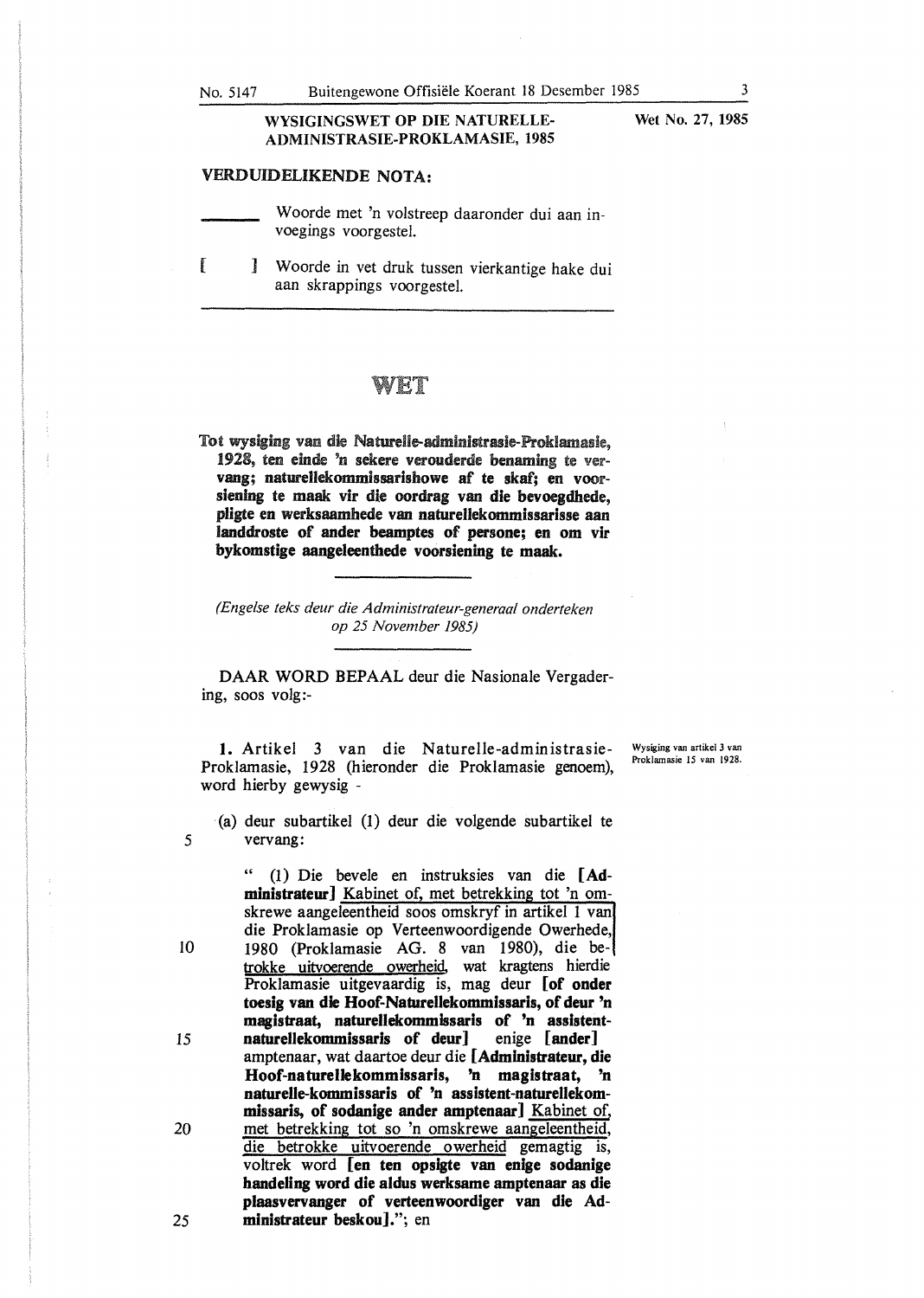**Act No.** 27, **1985** 

### **NATIVE ADMINISTRATION PROCLAMATION AMENDMENT ACT, 1985**

(b) by the substitution for subsection (3) of the following subsection:

" (3) Any magistrate **[native commissioner or assistant native commissioner]** within whose area of jurisdiction the place from which the removal is to be 5 made is situate, may, upon the conviction of any Native for failing, neglecting or refusing to comply with any order issued under paragraph (b) or (d) of section 1, take all such steps as may be necessary to effect the removal in terms of the order.". 10

- **2.** Section 4 of the Proclamation is hereby amended -
- (a) by the deletion of subsections  $(1)$ ,  $(2)$ ,  $(3)$  and  $(4)$ ; and
- (b) by the substitution for subsection (6) of the following subsection:

" (6) Any person obstructing any **[officer in this** 15 section mentioned or in] superintendent or person appointed under subsection  $(5)$  of this section or paragraph (a) of section 1 **[of this Proclamation]** in the lawful execution of his duty shall be guilty of an offence." offence.".

**3.** Section 7 of the Proclamation is hereby repealed.

Repeal of section 8 of Proclamation 15 of 1928, as amended by section I of Proclamation 24 of 1941, section 6 of Ordinance 11 of I 954 and section 1 of Proclamation AG. 46 of 1978.

Repeal of section 7 of Proclamation 15 of 1928.

Repeal of sections 9, IO, II, 12, 13, 14, !5and !6of Proclamation 15 of 1928.

Amendment of section 17 of Proclamation 15 of 1928.

Amendment of section 18 of Proclamation 15 of 1928.

Repeal of sections 19, 20, 21 and 22 of Proclamation 15 of 1928.

**4.** (1) Subject to the provisions of subsection (2), section 8 of the Proclamation is hereby repealed.

(2) Notwithstanding the repeal of section 8 of the Proclamation by subsection (1) of this section any civil ac- 25 tion instituted before the commencement of this Act in accordance with the provisions of the said section 8 shall be continued as if this Act had not been passed.

*5.* Sections 9, 10, 11, 12, 13, 14, 15 and 16 are hereby repealed.  $30$ 

**6.** Section 17 of the Proclamation is hereby amended by the deletion of the words "or native commissioner" and "native commissioner or", wherever they occur.

7. Section 18 of the Proclamation is hereby amended -

(a) by the deletion of subsections  $(3)$ ,  $(4)$ ,  $(5)$ ,  $(6)$ ,  $(7)$  and 35 (8); and

(b) by the deletion of paragraph (c) of subsection (9).

**8.** Sections 19, 20, 21 and 22 of the Proclamation are hereby repealed.

Amendment of section 4 of Proclamation 15 of 1928, as amended by section 2 of Proclamation 25 of 1937 and section 2 of Ordinance 4 of 1955.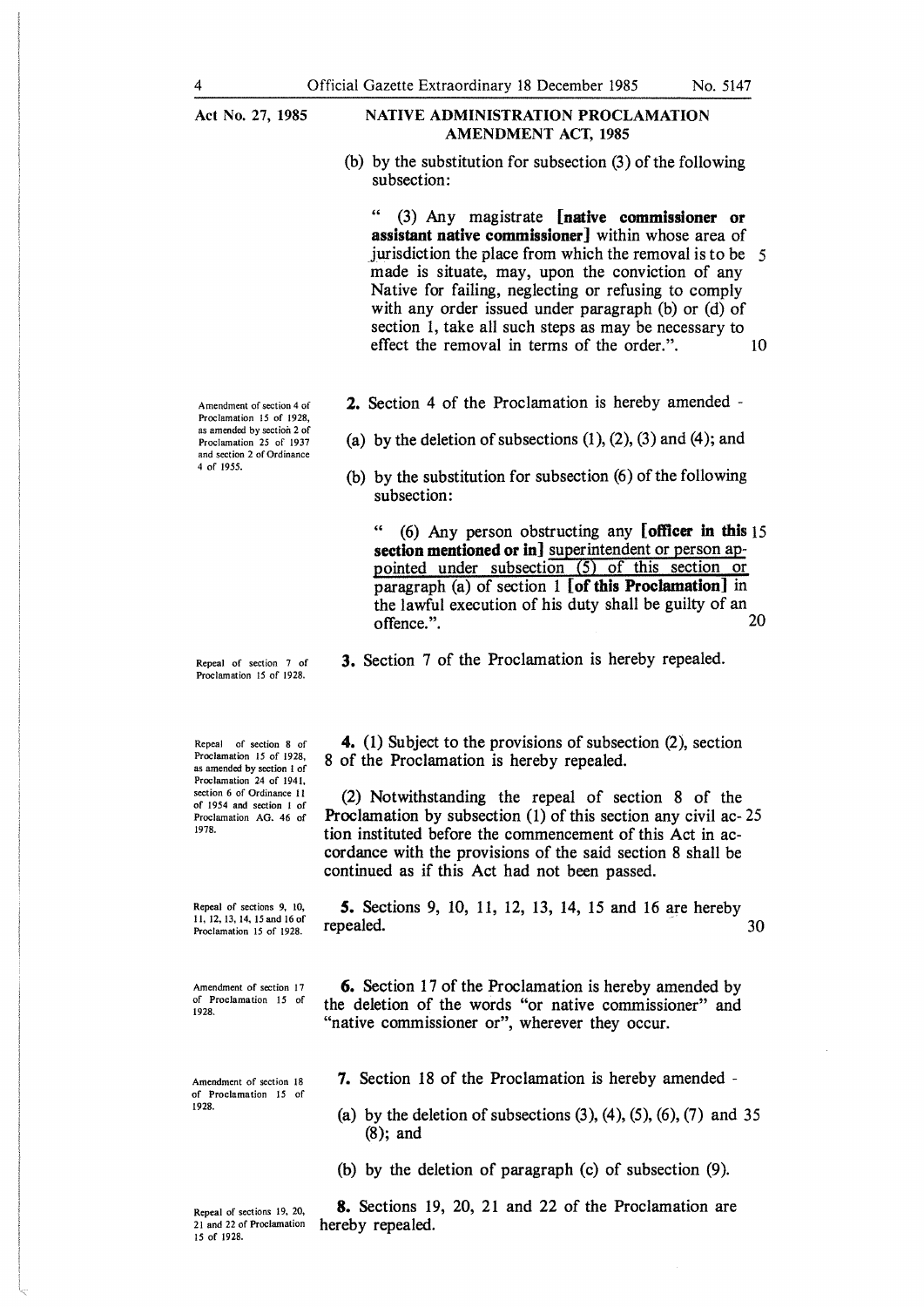## **WYSIGINGSWET OP DIE NATURELLE-ADMINISTRASIE-PROKLAMASIE, 1985**

(b) deur subartikel (3) deur die volgende subartikel te vervang:

" (3) En ige magistraat **[naturellekommissaris, of assistent-natureHekommissaris,]** binne wie se regsge-5 bied die plek geleë is waaruit die verwydering moet plaasvind, mag na die veroordeling van enige nature} weens versuim, nalating of weiering om aan enige bevel, uitgevaardig kragtens paragrawe (b) en (d) van artikel 1, te voldoen, alle maatreels tref wat nodig IO mag wees om die verwydering ooreenkomstig die bevel te bewerkstellig.".

- **2.** Artikel 4 van die Proklamasie word hierby gewysig -
- (a) deur subartikels  $(1)$ ,  $(2)$ ,  $(3)$  en  $(4)$  te skrap; en
- (b) deur subartikel (6) deur die volgende subartikel te 15 vervang:

" (6) Iemand wat 'n **[in hierdie artikel of in artikel een(a) van hierdie Proklamasie vermelde amptenaar]**  superintendent of persoon aangestel kragtens subartikel (5) van hierdie artikel of paragraaf (a) van ar-

- 
- 20 tikel 1 in die wettige verrigting van sy werksaamhede belemmer, is aan 'n misdryf skuldig.".
	- **3.** Artikel 7 van die Proklamasie word hierby herroep.

**4.** (1) Behoudens die bepalings van subartikel (2) word artikel 8 van die Proklamasie hierby herroep.

- 25 (2) Ondanks die herroeping van artikel 8 van die Proklamasie deur subartikel (1) van hierdie artikel word enige siviele aksie wat voor die inwerkingtreding vari hierdie Wet ooreenkomstig genoemde artikel 8 ingestel is, voortgesit asof hierdie Wet nie aangeneem is nie.
- 30 *S.* Artikels 9, 10, 11, 12, 13, 14, 15 en 16 van die Proklamasie word hierby herroep.

**6.** Artikel 17 van die Proklamasie word hierby gewysig deur die woorde "of naturellekommissaris" en "naturellekommissaris of', waar hulle ookal voorkom, te skrap.

- 35 **7.** Artikel 18 van die Proklamasie word hierby gewysig
	- (a) deur subartikels (3), (4), (5), (6), (7) en (8) te skrap; en
	- (b) deur paragraaf (c) van subartikel (9) te skrap.

**8.** Artikels 19, 20, 21 en 22 van die Proklamasie word hierby herroep.

Wysiging van artikel 4 van Proklamasie 15 van 1928, soos gewysig deur artikel 2 van Proklamasie 25 van 1937 en artikel 2 van Ordonnansie 4 van 1955.

Herroeping van artikel 7 van Proklamasie 15 van 1928.

Herroeping van artikel 8 van Proklamasie 15 van 1928, soos gewysig deur artikel I van Proklamasie 24 van 1941, artikel 6 van Ordonnansie 11 van 1954 en artikel I van Proklamasie AG. 46 van 1978.

Herroeping van artikels 9, 10, 11, 12, 13, 14, 15 en 16 van Proklamasie 15 van 1928.

Wysiging van artikel 17 van Proklamasie 15 van 1928.

Wysiging van artikel 18 van Proklamasie I *5* van 1928.

Herroeping van artikels 19, 20, 21 en 22 van Proklamasie 15 van 1928.

**Wet No. 27, 1985**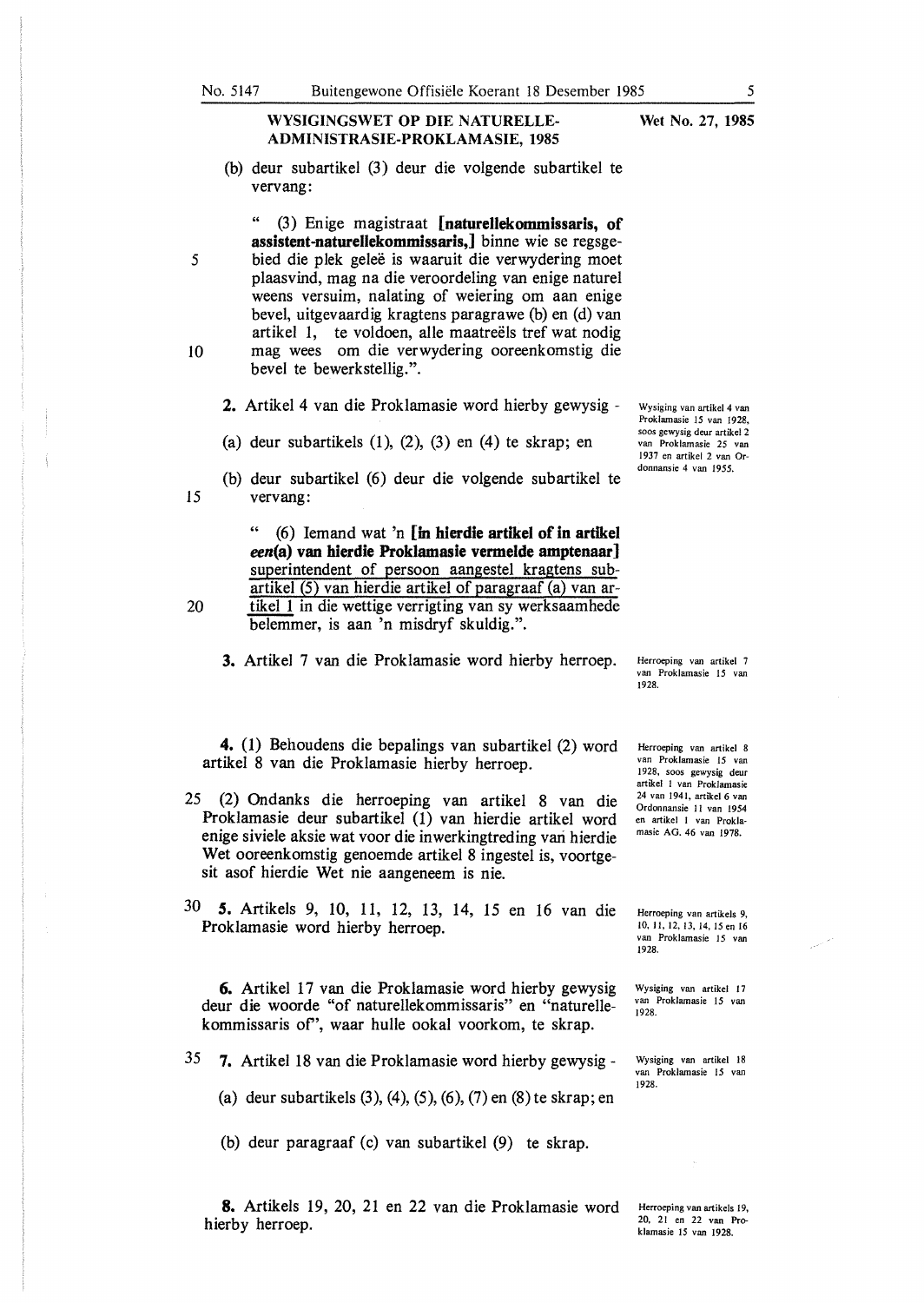**Act No.** 27, **1985** 

Construction of certain references in laws.

## **NATIVE ADMINISTRATION PROCLAMATION AMENDMENT ACT, 1985**

Amendment of section 25 of Proclamation 15 of 1928, as amended by section 3 of Proclamation 25 9. Section 25 of the Proclamation is hereby amended by the deletion of the definition of "native commissioner".

> 10. (1) Subject to the provisions of subsection (2) and unless it would in any particular case obviously be inappropriate, any reference in any law - 5

- ( a) to a native commissioner's court, shall be construed reference to a magistrate;
- (b) to a native commissioner's court, shall be construed as a reference to a magistrate's court.

(2) The Administrator-General may by proclamation in 10 the *Official Gazette* and, in relation to a defined matter as defined in section 1 of the Representative Authorities Proclamation, 1980 (Proclamation AG. 8 of 1980), with the concurrence of the executive authority concerned, assign any power, duty or function to be exercised or performed by 15 a magistrte or a magistrate's court by virtue of the provisions of subsection (1) to any other officer or person, including any such executive authority, mentioned in the Proclamation.

Short title.

**It.** This Act shall be called the Native Administration Proclamation Amendment Act, 1985. 20

6

of 1937.